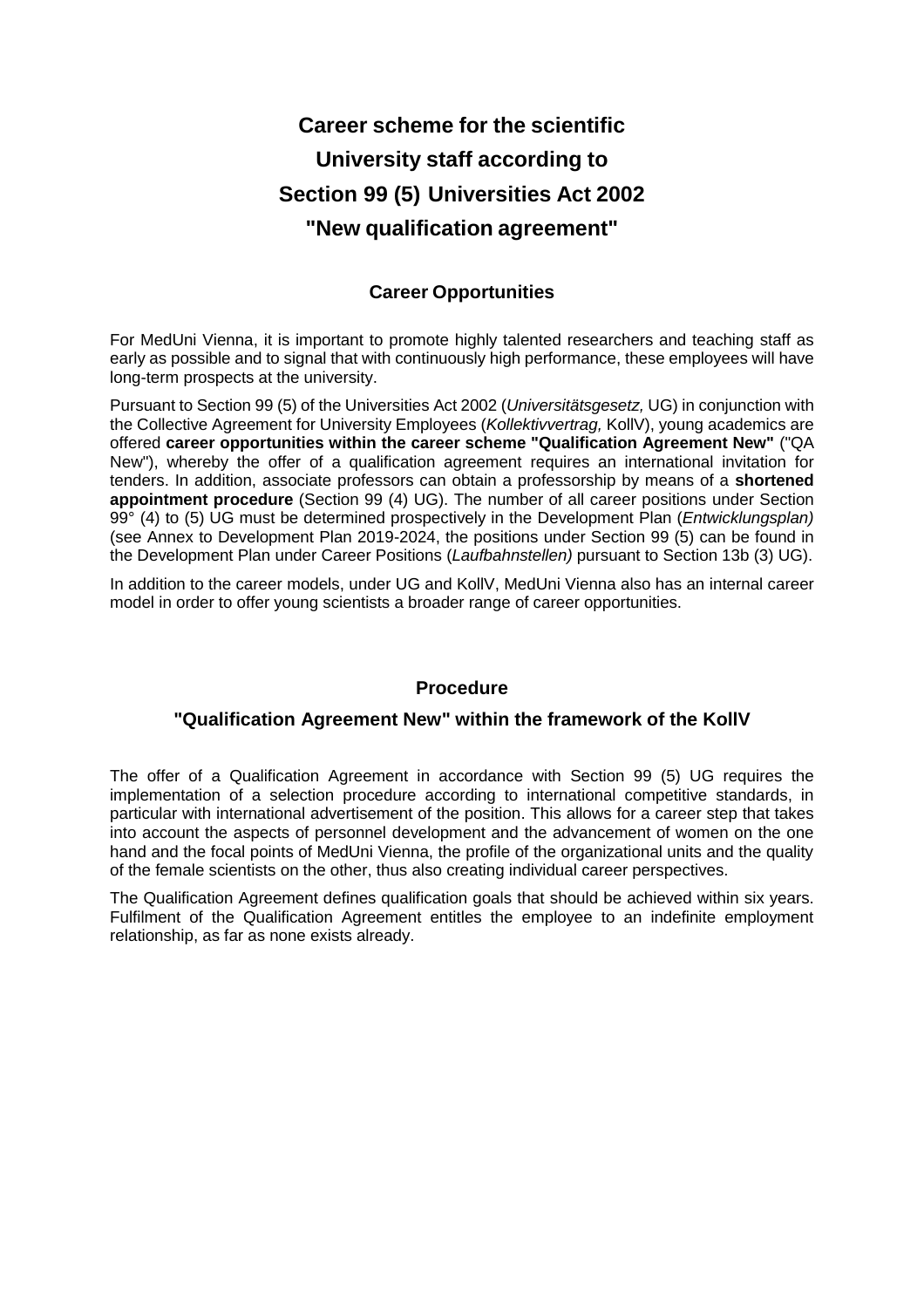The following **cornerstones** form the basis **for the "Qualification Agreement New**":

#### **1. Coverage in the Development Plan**

- Consistency with the number of posts set out in the Development Plan eligible for a Qualification Agreement;
- Observance of the women's advancement plan.

#### **2. International invitation for tenders for the post associated with a Qualification Agreement**

The number of posts eligible for a Qualification Agreement is defined in the development plan. The Qualification Agreements are granted to strengthen innovative subjects and to strengthen existing specialist areas. According to Section 99 (5) UG, the rectorate must carry out a selection procedure that meets international competitive standards before awarding a Qualification Agreement; in particular, the position must be advertised internationally as an Assistant Professorship (tenure track). In the tender procedure, a focus can be set with defined requirements for the areas of research, teaching, clinic, internationality and special criteria, including focus qualification. The contents of the catalogue of criteria listed under A. in the appendix can be specified in more detail in the call for proposals.

## **3. Qualification profile**

A Qualification Agreement requires that the academic employee is prequalified so that the achievement of the qualification goals can realistically be expected during the qualification period of six years. The required entry criteria for a Qualification Agreement are listed in the Annex under A.

#### **4. Selection procedure**

The Rector selects the most suitable candidates in a preselection process. The Rector makes use of an **advisory committee** consisting of the chairmen of the works council for academic university staff and the working group for equal treatment issues, as well as the members of the rectorate responsible for research and teaching. Two expert opinions (of which at least one is international) shall be obtained from the rector for each candidate in the shortlist. Each application must contain three letters of reference, ideally international ones. Each candidate must present him/herself to the advisory committee and the university professors from the specialist field, the working group for equal treatment and the works council committees. The university professors of the relevant field are to be consulted on the outcome of the selection procedure. The decision shall be made together with the advisory committee.

The selection process is based on the following assessment criteria: Report, hearing, statement of the university professors of the relevant field, statement by the advisory committee, letters of reference.

Once the Rector has decided on the most suitable candidate in the selection procedure, the Qualification Agreement is signed.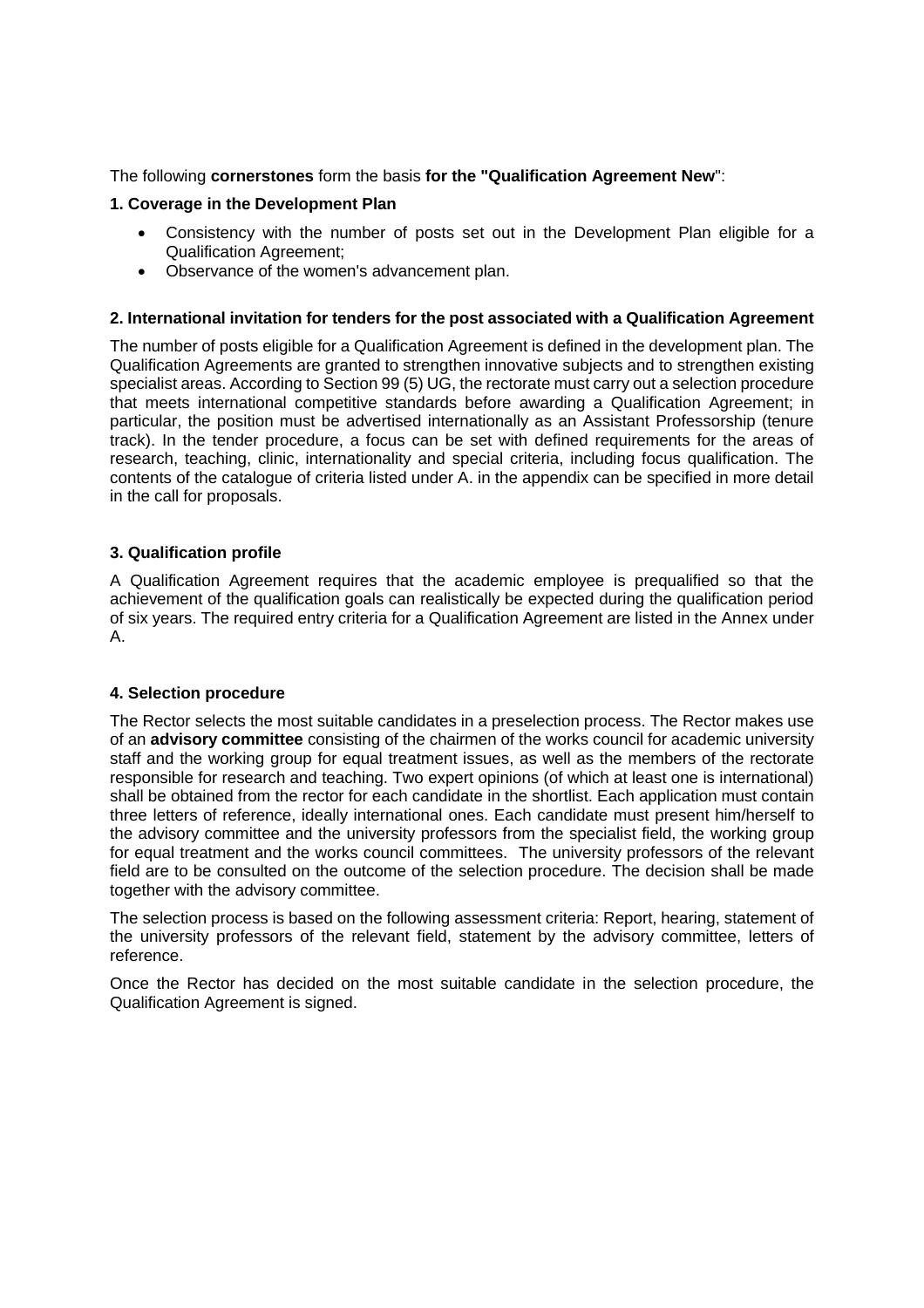## **5. Conclusion of a Qualification Agreement**

## **a) Criteria for meeting the requirements of the Qualification Agreement**

In the Qualification Agreement, the contents of the catalogue of criteria listed under B. in the appendix are individually specified. **Focal points** are possible.

#### **b) Term**

The term of the Qualification Agreement is **six years**, with an **interim evaluation** taking place after three years.

In the case of maternity and parental leave as well as military, training or civilian service, the qualification period shall be extended accordingly at the request of the person concerned.

#### **c) Rights**

- Granting sufficient time for the achievement of the agreed qualification goals, including in the clinical area in particular the granting of phases with reduced clinical activity or dedicated periods for research and teaching.
- Support during the qualification phase (e.g. support by superiors, access to infrastructure and human resources)
- Higher compensation
- Employment as **assistant professor**

#### **d) Evaluation**

Within the framework of an evaluation procedure, it is determined whether and to what extent the research assistant fulfils the criteria laid down in the Qualification Agreement. An interim evaluation shall take place 3 years after the beginning of the qualification period. Compliance with the Qualification Agreement (or, if applicable, non-compliance) is established by the Rector after obtaining two expert opinions and the opinion of the university professors close to the specialist field and after hearing the opinion of the advisory committee under 4. in the fifth year of the qualification period.

#### **e) Legal consequences of compliance**

- If necessary, extension of the previously fixed-term employment relationship for an indefinite period of time
- Title "**Associate Professor**" ("Assoc. Professor" or "Assoc. Prof./ Assoc. Prof.in")
- Right to exercise research and teaching independently
- Member of the group of university professors under organizational law
- Higher compensation

#### **f) Legal consequences of non-compliance**

Termination of temporary employment or in principle, possible termination by the university if the employment relationship is already permanent.

#### **g) Official duties**

Official duties include research, teaching and administrative activities; in the case of clinically active doctors, also the fulfilment of medical duties within the framework of a hospital.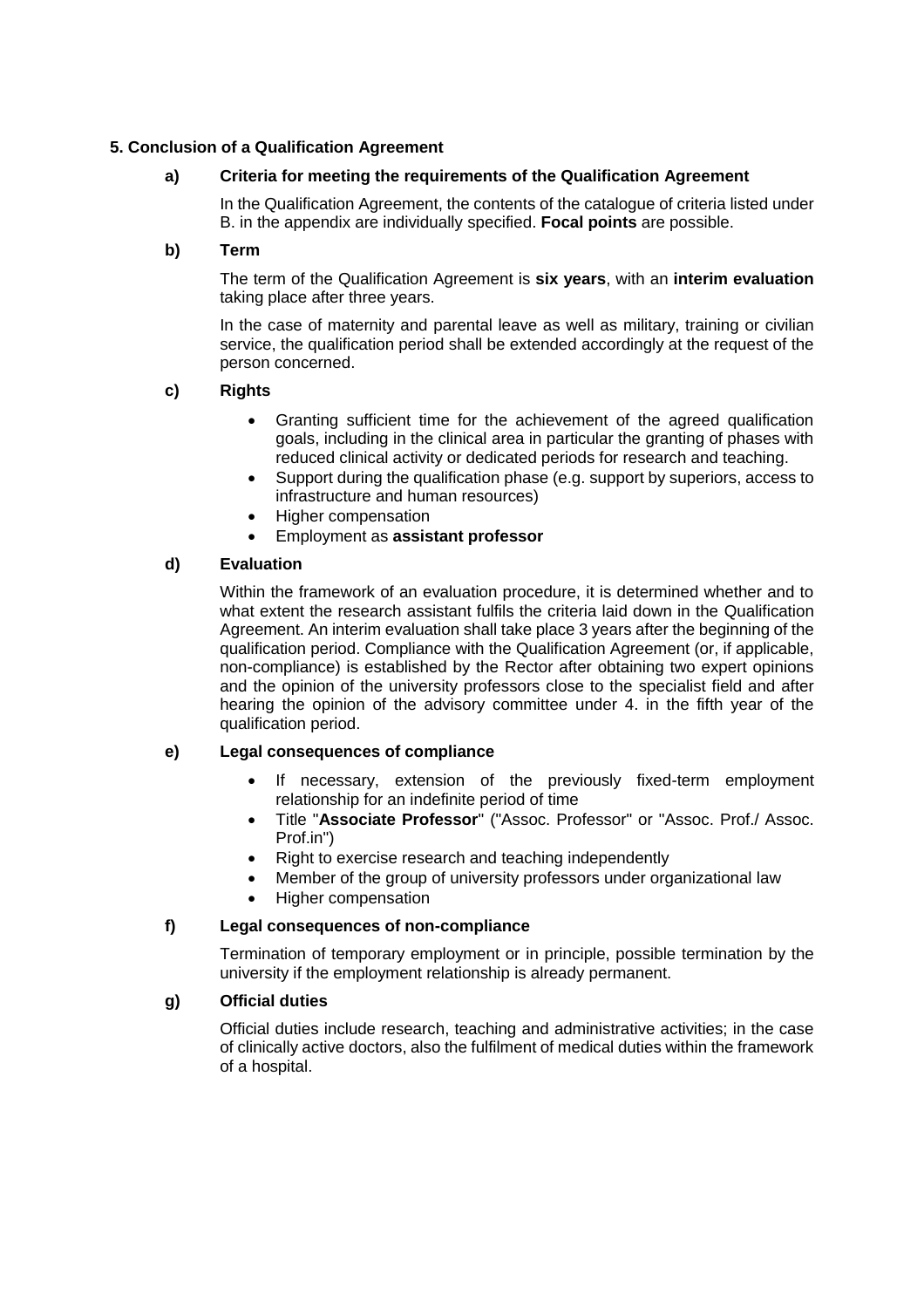A more detailed definition and the respective scope of these official duties shall be determined in accordance with the employment contract in the target agreements or within the framework of **performance reviews** with the staff. Every 5 years, an **evaluation** of the continuous performance of the scientific staff is carried out (Section 14 para. 7 UG, VIII. section of the statutes of MedUni Vienna).

#### **6. Report**

The head of the organizational unit concerned and, in the case of subdivided organizational units, also the head of the subunit (department or institute) shall submit a statement on the extent the Qualification Agreement has been fulfilled in the interim evaluation three years after the start of the respective qualification period and in the evaluation at the end of the qualification period.

## **7. Entry into force of the career scheme**

The present career scheme "New Qualification Agreement" is announced by the Rector in an appropriate manner and shall enter into force at the time of announcement.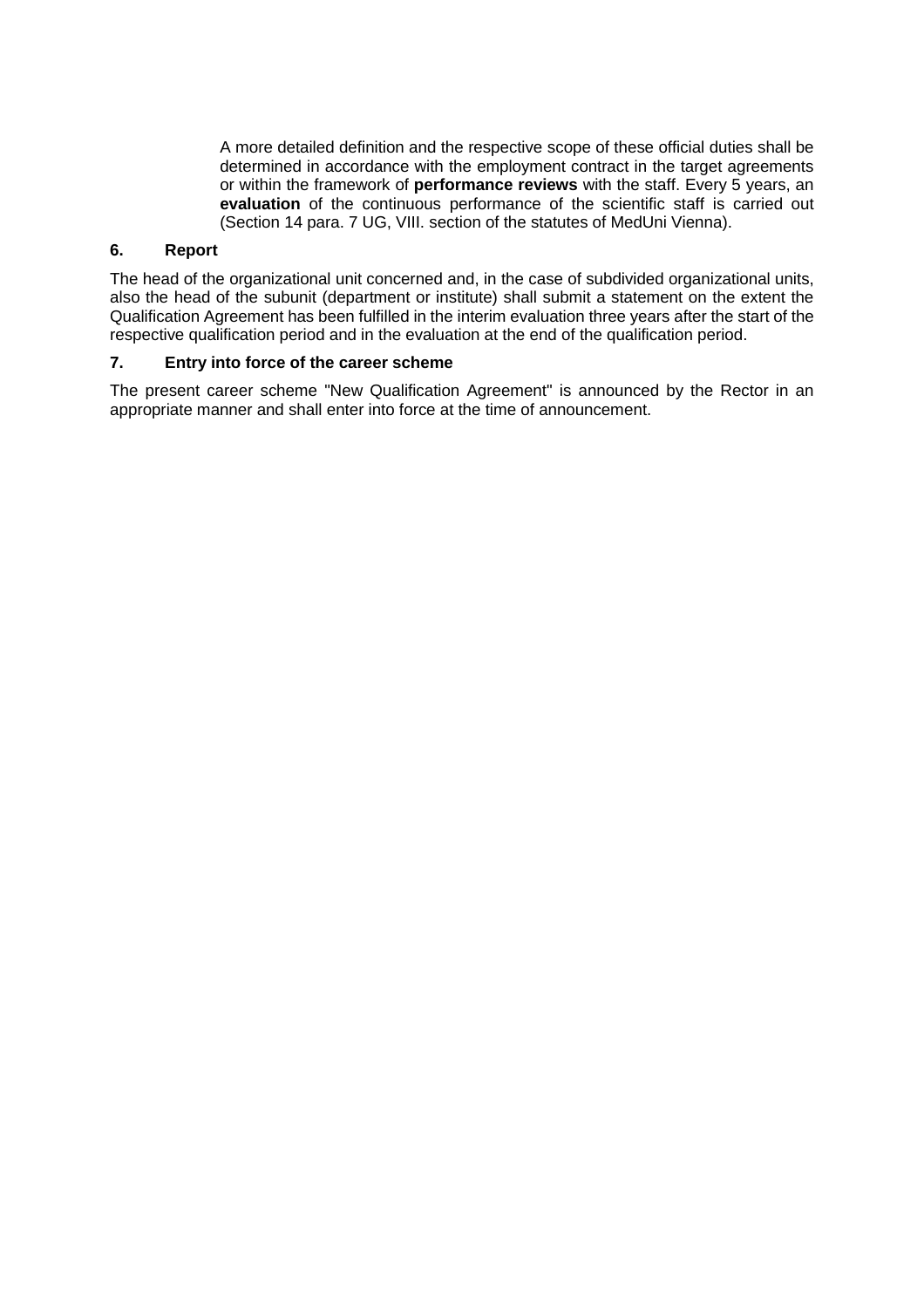## **ANNEX**

## **Requirements and contents of Qualification Agreements**

A Qualification Agreement requires pre-qualification of the academic employee so that the achievement of the qualification goals can realistically be expected during the six-year qualification period.

## **A. Entry criteria for a qualification agreement**

For offering a Qualification Agreement, the criteria from the following catalogue of criteria must be available:

- **1. International recognition as a researcher** in the respective field
- **2. Completed doctorate or PhD degree** (for medical doctors PhD, Dr. scient. med. or comparable domestic or foreign degree)

#### **3. Research and innovation**

- a) Minimum number of **publications**: 11 publications, of which three (original) works in a top journal<sup>1</sup> as first or last author (one work in an interdisciplinary top journal<sup>2</sup> replaces two top journals) and at least eight (original) works as first or last author in standard journals; each further work in a top journal replaces two standard journals. **Continuous achievements** in the years prior to the application, whereby the use of part-time employment and/or leave options for family responsibilities and purely age-related deviations in the quantity of scientific output between the applicants must be taken into account.
- b) Relevant **acquisition of third-party funding** with peer review procedures (FWF or equivalent) or corporate third-party funds; acquired scholarships and fellowships; continued performance (project responsibility), whereby the use of part-time employment and/or leave options for family responsibilities and purely age-related differences in the quantity of achievements between the applicants shall be taken into account accordingly.

#### **4. Internationality and Mobility**

At least **6 months** of work experience at an external, preferably foreign, teaching and/or research institution;

#### **5. Teaching and student support**

a) Proof of independent teaching of **courses** (lectures, seminars, internships) at academic institutions (university teaching) including examination activity. Evidence of the available evaluations

*and*

 $1$  This refers to the first 20% of the journals (original papers published) of a discipline according to JCR; the data are adapted annually. For the evaluation of scientific publications (calculation of the categories 'Top' and 'Standard'), the JCR database current at the time of application is to be used. In subjects that do not work with JCR databases, the internationally accepted assessment methods should be used. Shared first and last authorships are only counted on a pro rata basis.

<sup>&</sup>lt;sup>2</sup> New England Journal of Medicine, Lancet, Nature, Science, Cell